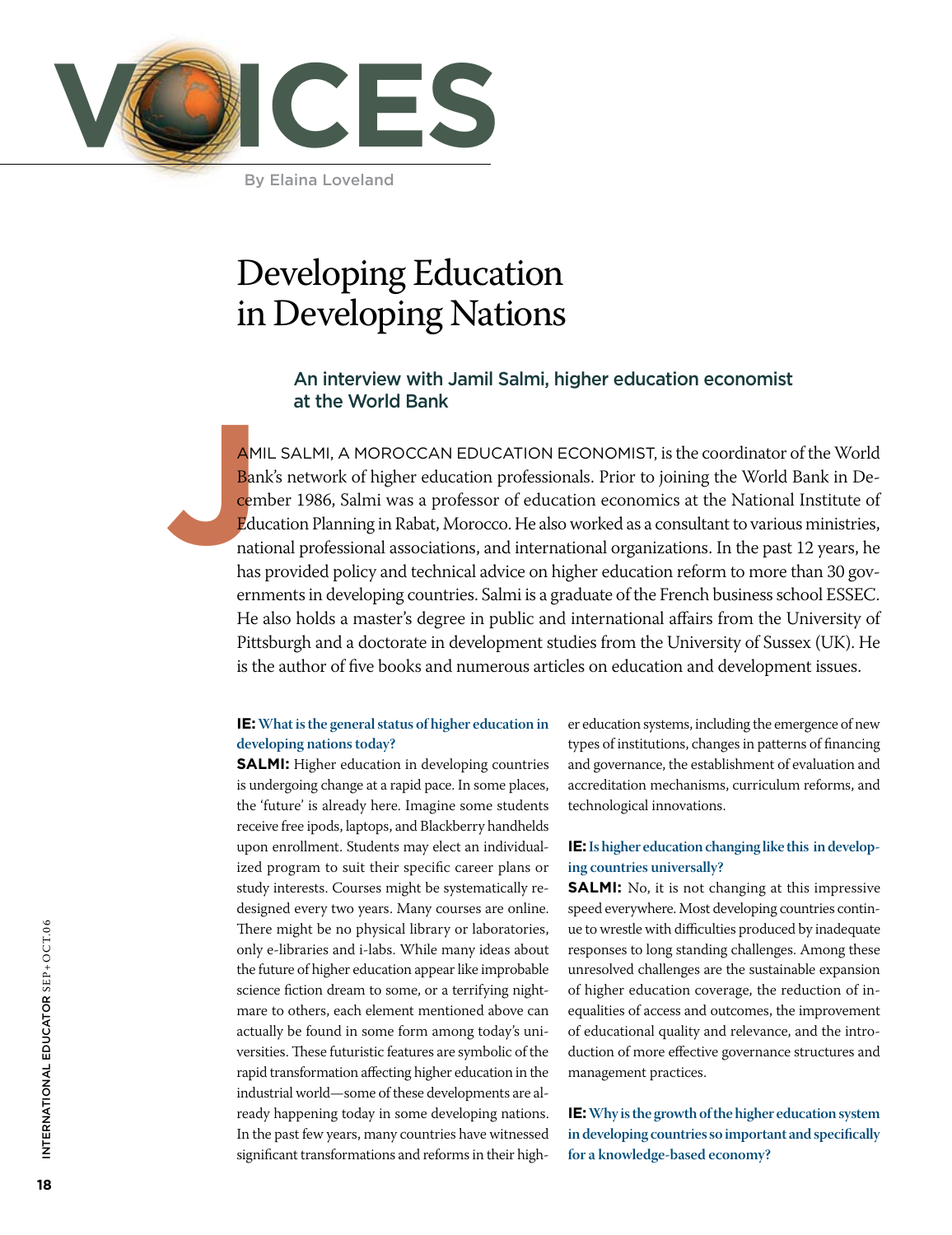

**SALMI:** Economic development is increasingly linked to a nation's ability to acquire and apply technical and socioeconomic knowledge, and the process of globalization is accelerating this trend. Comparative advantages come less and less from abundant natural resources or cheaper labor, and more and more from technical innovations and the competitive use of knowledge. Today economic growth is as much a process of knowledge accumulation as of capital accumulation. It is estimated, for instance, that firms devote one-third of their investment to knowledge-based intangibles such as training, research and development, patents, licensing, design and marketing.

All countries also need the scientific capacity to understand critical issues such as global warming, the pros and cons of using genetically modified crops, or the ethical dimensions of cloning. Finally, progress in seismology, vulcanology and climatology has enhanced the ability to anticipate and prepare for natural disasters like floods, tsunamis and droughts. For example, the existence of a tsunami warning system around the Indian Ocean, similar to the one already in place around the Pacific Rim, would undoubtedly have saved thousands of lives on December 26, 2004.

**IE: How is technology today changing the landscape of higher education?**

**SALMI:** A direct product of the application of science and technology is the information and communication revolution. The advent of printing in the fifteenth century brought about the first radical transformation in the way knowledge is kept and shared by people. Today technological innovations are revolutionizing again the capacity to store, transmit, access and use information. Rapid progress in electronics, telecommunications and satellite technologies, permitting high capacity data transmission at very low cost, has resulted in the abolition of physical distance. For all practical purposes, there are no more logistical barriers to information access and communication among people, institutions and countries

#### **IE: How has the changing needs of skilled and knowledgeable workers in the developing world impacted the needs for change in higher education?**

**SALMI:** In developing countries today, there is trend toward higher and different skills as a result of increased competition in the labor market and rapid change in economic structures. This demand for higher workforce skills is confirmed by recent analyses of rates of return in a few Latin American countries (Argentina, Brazil and Mexico), which show a rising rate of return for higher education, a reversal of earlier trends in the 1970s and the 1980s. Moreover, in OECD (Organisation for Economic Cooperation and Development) countries, highly skilled white-collar employees account for 25 to 35 percent of the labor force.

Also, today there is a need to train young people to be flexible and to acquire the capacity to adapt easily to a rapidly changing world. There has been increased demand over the last few decades for workers with skills that require more knowledge than in the past. No longer are most jobs filled by manual laborers but the majority of jobs, at least in the United States and other developed countries, require more advanced cognitive and communication skills. Developing countries are facing similar trends.

Tasks requiring expert thinking and complex communication grew steadily and consistently during the 1970s, 1980s, and 1990s. The share of the labor force employed in occupations that emphasize routine cognitive or routine manual tasks remained stable in the 1970s and then declined over the next two decades.

#### **IE: How has the rise in demand for continuing education affected learning models in higher education institutions overall and what is the impact on developing countries?**

**SALMI:** Nowadays the growing importance of continuing education needed to update knowledge and skills on a regular basis is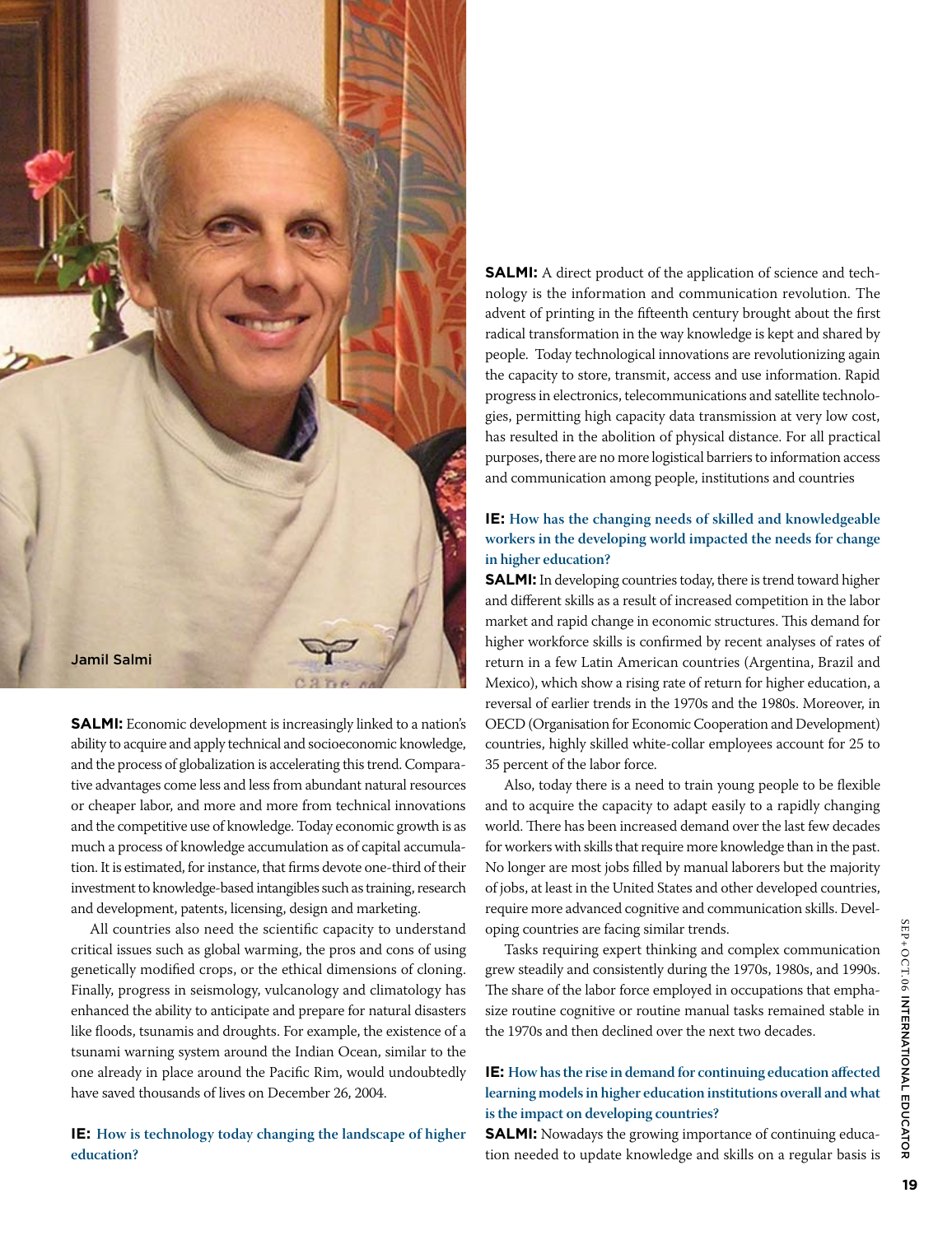due to the short "shelf life" of knowledge. The traditional approach of studying for a discrete and finite period of time to acquire a first degree or to complete graduate education before moving on to professional life is being progressively replaced by practices of lifelong education. Training is becoming an integral part of one's working life, and takes place in a myriad of contexts: on the job, in specialized higher education institutions, or even at home.

In the short term, this may lead to a progressive blurring between initial and continuing degree studies, as well as between young adult and mid-career training. Finland, one of the leading promoters of continuing education in Europe, is among the most advanced nations in terms of conceptualizing and organizing higher education along these new lines. Today the country has more adults engaged in continuing education programs than young people enrolled in regular higher education degree courses. But not all countries have achieved a balanced educational development as reflected in the qualifications of their labor force. While in Finland the proportion of the population older than 15 with secondary or higher education levels has increased from 12 to 70 percent from 1960 to 2000, in a developing country such as Senegal it has grown only from 4.5 to 10 percent over the same period.

From the student's perspective, the desire to position oneself for the new types of jobs in the knowledge economy provides a strong incentive to mix study program options and qualifications, often beyond traditional institutional boundaries. New patterns of demand are emerging, whereby learners attend several institutions or programs in parallel or sequentially, thus defining their own skill profiles in the labor market.

#### **IE: How must learning in universities change to accommodate the needs of students?**

**SALMI:** Today in many disciplines, factual knowledge taught in the first year of study may become obsolete before graduation. The learning process now needs to be increasingly based on the capacity to find, access, and apply knowledge to problem-solving. In this new paradigm, where learning to learn, learning to transform information into new knowledge, and learning to transfer new knowledge into applications is more important than memorizing specific information, primacy is given to information seeking, analysis, the ability to reason, and problem-solving. In addition, competencies such as learning to work in teams, peer teaching, creativity, resourcefulness, and the ability to adjust to change are also among the new skills that employers value in the knowledge economy.

#### **IE: How has the branch campus phenomenon influenced higher education in developing countries?**

**SALMI:** The decreased importance of physical distance means that the best university in any country can decide to open a branch anywhere in the world or to reach out across borders using the Internet or satellite communication links, effectively competing with any

national university on its own territory. With 90,000 and 500,000 students respectively, the University of Maryland University College—a public institution—and the University of Phoenix—a private institution—have been the fastest growing distance education institutions in the United States in the past five years. The British Open University has inundated Canadian students with Internet messages saying more or less "we'll give you degrees and we don't really care if they're recognized in Canada because they're recognized by Cambridge and Oxford. And we'll do it at one-tenth the cost." It is estimated that, in the United States alone, there are already more than 3,000 specialized institutions dedicated to online training. Thirty-three states in the United States have a statewide virtual university; and 85 percent of the community colleges are expected to offer distance education courses by 2002. Distance education is sometimes delivered by a specialized institution set up by an alliance of universities, as is the case with Western Governor University in the Unites States and the Open Learning Agency in British Columbia. The proportion of U.S. universities with distance education courses has grown from 34 percent in the last years of late 1990s to about 50 percent in academic year at the turn of the century (1999-2000), with public universities being much more advanced than private ones in this regard. The Mexican Virtual University of Monterrey offers 15 master's programs using teleconferencing and the Internet that reach 50,000 students in 1,450 learning centers throughout Mexico and 116 spread all over Latin America. In Thailand and Turkey, the national open universities enroll respectively 41 and 38 percent of the total student population in each country.

#### **IE: Other than branch campuses and distance learning offered by well-known universities, what other kinds of models for universities are appearing in developing countries?**

**SALMI:** Corporate universities are on the rise. They may operate with their own network of physical campuses like Disney, Toyota and Motorola), as a virtual university like IBM's model, or through an alliance with existing higher education institutions as Bell Atlantic, United HealthCare, and United Technologies do. A few corporate universities, such as the Rand Graduate School of Policy Studies and the Arthur D. Little School of Management, have been officially accredited and enjoy the authority to grant formal degrees. Experts predict that by the year 2010, there will be more corporate universities than traditional campus-based universities in the world, and an increasing proportion of them will be serving smaller companies rather than corporate giants.

Franchise universities constitute another category of new competitors. In many parts of the world, but predominantly in South and Southeast Asia and the formerly socialist countries of Eastern Europe, there has been a proliferation of overseas "validated courses" offered by franchise institutions operating on behalf of British, U.S., and Australian universities. The cost of attending these franchise institutions is usually one-fourth to one-third what it would cost to enroll in the mother institution.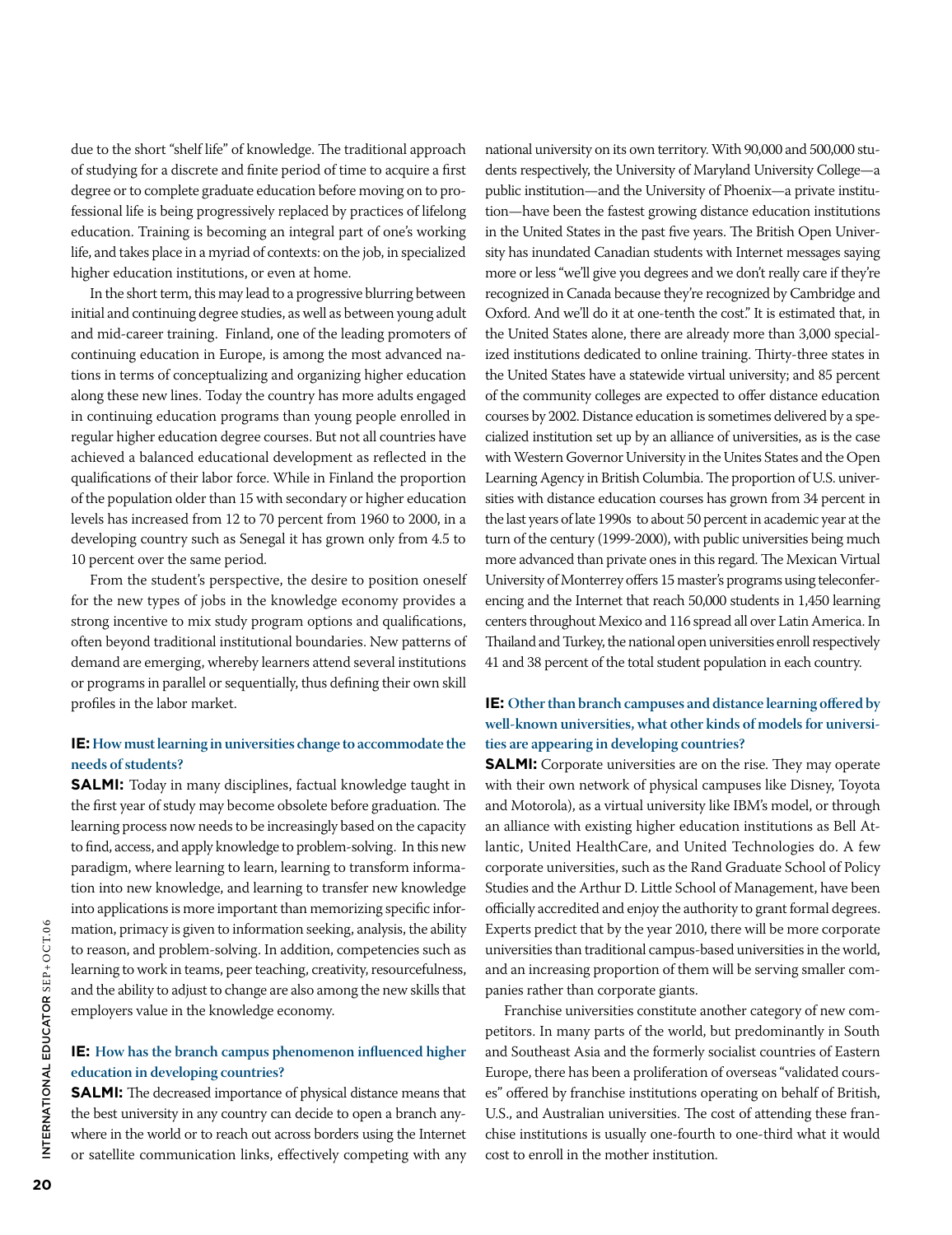From the student's perspective, the desire to **position oneself for the new types of jobs** in the knowledge economy provides a strong incentive to mix study program options and qualifications, often beyond traditional institutional boundaries. **New patterns of demand are emerging,** whereby learners attend several institutions or programs in parallel or sequentially, thus **defining their own skill profiles** in the labor market. **''**

#### **IE: How will the continuing education trend influence the student populations in developing countries in the future?**

**SALMI:** In nearly every nation, the evolution towards lifelong learning means that young high school graduates will progressively cease to be the primary clientele of universities. As a result, universities must organize themselves to accommodate the learning and training needs of a very diverse clientele: working students, mature students, stay-at-home students, traveling students, part-time students, day students, night students, weekend students, etc. One can expect a significant change in the demographic shape of higher education institutions, whereby the traditional structure of a pyramid with a majority of first degree students, a smaller group of postgraduate students, and finally an even smaller share of participants in continuing education programs will be replaced by an inverted pyramid with a minority of first time students, more students pursuing a second or third degree, and the majority of students enrolled in short-term continuing education activities. Already in the United States, almost half of the student population consists of mature and part-time students, a dramatic shift from the previous generation. In Russia, part-time students represent 37 percent of total enrollment. This trend will eventually start affecting higher education institutions in the developing world at an increasing rate.

**IE: How is technological innovation impacting higher education? SALMI:** On the positive side, the use of modern technology can revolutionize the way education is delivered, resulting in more and better learning opportunities. The concurrent use of multimedia and computers permits the development of blended pedagogical approaches involving active and interactive learning. Frontal teaching can be replaced by or associated with asynchronous teaching in the form of online classes that can be either scheduled or self-paced. With a proper integration of technology in the curriculum, teachers can move away from their traditional role as one-way instructors towards becoming facilitators of learning.

Web-based virtual labs, remote lab experiences and access to digital libraries are but a few examples of the new learning enhancing opportunities that increased connectivity can provide cash-strapped universities and colleges in developing countries. For instance, higher institutions with virtual libraries can join the recently established Online College Library Center which offers inter-library loans of digitized documents on the Internet. Even in traditional libraries, CD-ROMs can replace journal collections.

Cornell University, for example, has created the "Essential Electronic Agricultural Library," which consists of a collection of 173 CD-ROMs storing text from 140 journals for the past four years that can be shared with libraries at universities in developing country. **Example 18**<br>sential Election of 173<br>our years that<br>ring country.

The open education movement, pioneered by universities such as MIT (Open CourseWare), Carnegie Mellon (Open Learning Initiative), Rice University (community-based learning "object commons"), and Harvard University (special library collections) with funding from the Hewlett Foundation, offers the promise of extensive content and software resources that higher education institutions in developing countries could use and adapt to fit their needs. A Chinese consortium working in partnership with MIT has already established an expanded Chinese version of the Open CourseWare website. Users all over the world are leveraging the power of the Internet to form virtual communities of learning to help each other apply and further enrich available open education resources.

#### **IE: What changes must faculty to make in their teaching styles to integrate technology?**

**SALMI:** To create a more active and interactive learning environment, faculty must have a clear vision as to the purpose of the new technologies and the most effective way of integrating them in program design and delivery—what experts call "instructional integration." Then they must educate themselves in the use of the new pedagogical channels and supports. Combining online and regular classroom courses gives students more opportunity for human interaction and development of the social aspects of learning through direct communication, debate, discussion and consensus building.

These pedagogical requirements apply also to the design and delivery of distance education programs which need to match learning objectives with appropriate technology support. In scientific fields like engineering, for example, the need for practical training is often overlooked. Computer simulations alone cannot replace all forms of applied training. In many science and technology-oriented programs, hands-on activities in laboratories and workshops remain an indispensable constituent of effective learning.

#### **IE: What challenges do developing countries face in using technology in higher education?**

**SALMI:** Poor connectivity is a serious constraint in many developing countries, which severely restricts the likelihood that higher education institutions could take full advantage of ICT-related op-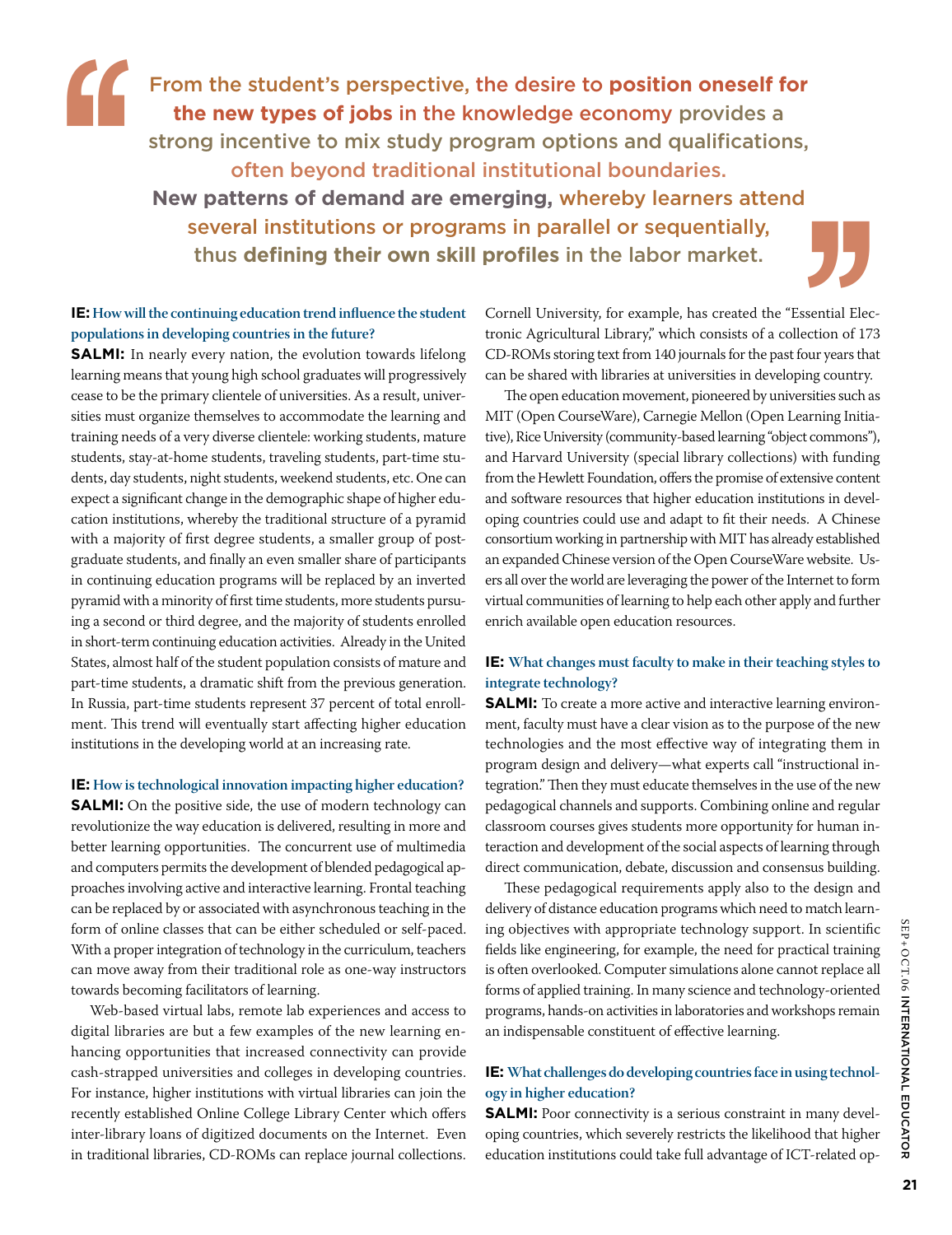



# **MEDICAL SECURITY**

for international students and educators

International Medical Group®, Inc. (IMG®) is a worldwide leader in designing, distributing and administering global healthcare benefits. Since 1990, we have built a solid reputation by providing medical security to hundreds of thousands of individuals, families, and groups in more than 150 countries

We offer plans designed specifically for those educators and scholars working or studying abroad.

- $\checkmark$  Individual and group plans; custom plans also available for groups
- ✔ Competitive rates and flexible benefits
- $\vee$  24 hour worldwide assistance
- ✔ Unique benefits such as liability coverage and legal assistance
- Dedicated, professional, multilingual staff



Find out how we can help you or your organization. 317.655.4534 1.800.628.4664, ext. 4534 insurance@imglobal.com www.imglobal.com



media of the point boundaries